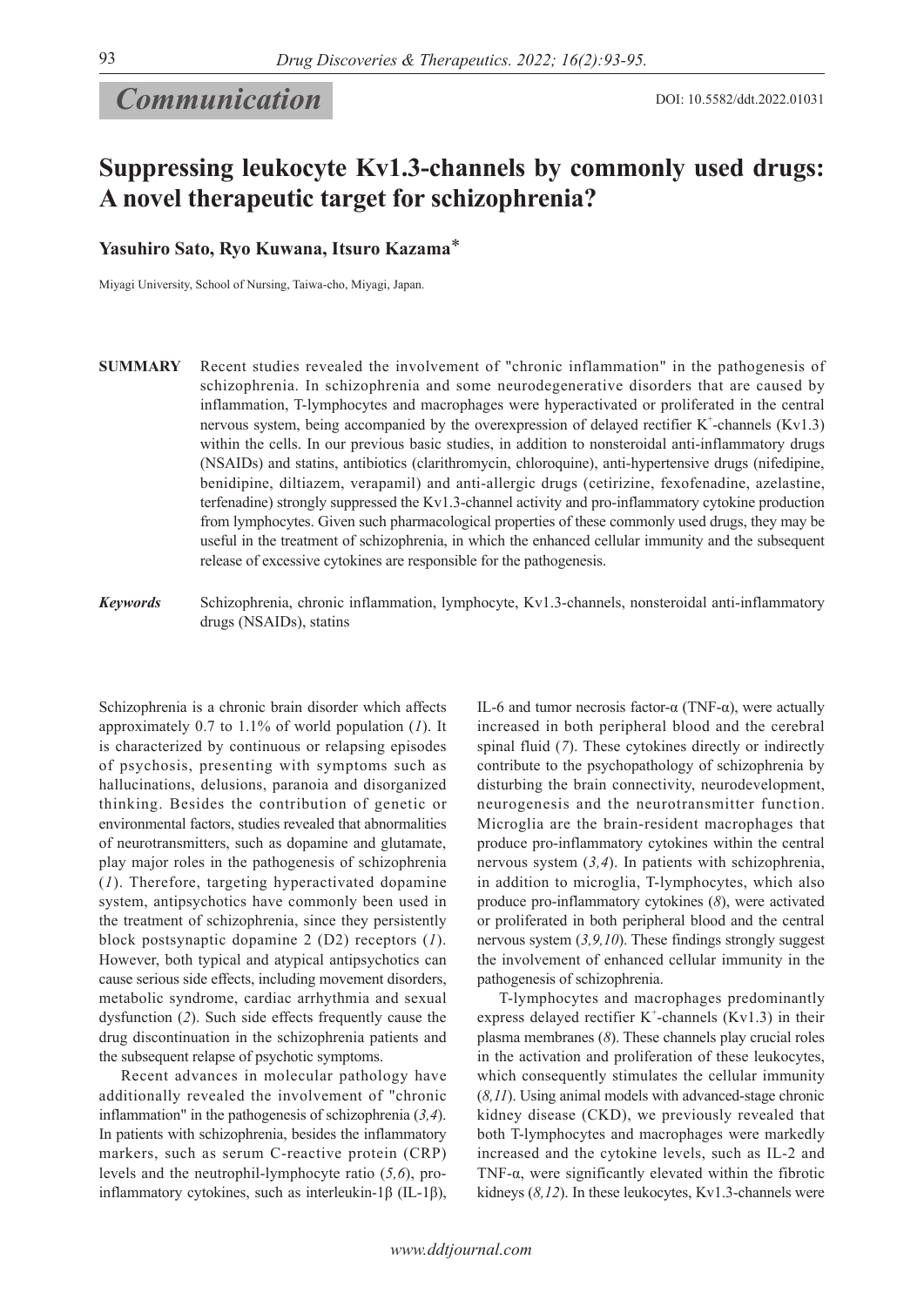

**Figure 1. Roles of Kv1.3-channels in the activation pathway of T-lymphocytes or brain macrophages (microglia) and as the targets of commonly used drugs for schizophrenia.** Kv1.3-channels promote calcium influx and trigger the proliferation and activation of T-lymphocytes or brain macrophages (microglia). The increased cytosolic calcium concentration stimulates the phosphatase calcineurin, which de-phosphorylates the nuclear factor of activated T cells (NFAT), causing its accumulation in the nucleus and binding to the promoter region of cytokine-encoding genes. Nonsteroidal anti-inflammatory drugs (NSAIDs), statins, antibiotics, anti-hypertensives and antiallergic drugs, which inhibit Kv1.3-channels, suppress the enhanced cellular immunity and the subsequent release of excessive cytokines.

over-expressed and the pharmacological blockade of the channels actually ameliorated the disease progression. Therefore, the Kv1.3-channels were thought to be responsible for the overactivation of cellular immunity and the subsequent progression of renal fibrosis (*8,12*). Recently, in addition to chronic diseases, including CKD, chronic obstructive pulmonary disease and inflammatory bowel disease (*8*), some neurodegenerative disorders, such as multiple sclerosis, Alzheimer's disease and Parkinson' s disease, are also considered to be caused by inflammation (*13*). In such diseases, T-lymphocytes and macrophages were hyperactivated or proliferated in the central nervous system, being accompanied by the overexpression of Kv1.3-channels within the cells (*13*).

In the treatment of schizophrenia, recent clinical studies have additionally revealed the therapeutic efficacy of anti-inflammatory agents, including nonsteroidal antiinflammatory drugs (NSAIDs), antibiotics and anticholesterol drugs (statins) (*14,15*). Despite the lack of pharmacological evidence, these agents actually lowered the serum CRP levels in schizophrenia patients and suppressed the release of pro-inflammatory cytokines in the brain (*15*). According to our previous patch-clamp studies using murine thymocytes, both NSAIDs, such as indomethacin, diclofenac and salicylate, and statins, such as pravastatin, lovastatin and simvastatin, strongly suppressed the activity of lymphocyte Kv1.3-channels and thus reduced the production of pro-inflammatory cytokines (*16,17*). These findings provide an additional pharmacological mechanism by which NSAIDs and statins were effective for schizophrenia, where the enhanced cellular immunity and the subsequent

release of excessive cytokines were responsible for the pathogenesis (Figure 1).

In our series of patch-clamp studies thus far, we further demonstrated the inhibitory properties of antibiotics (clarithromycin, chloroquine), antihypertensive drugs (nifedipine, benidipine, diltiazem, verapamil) and anti-allergic drugs (cetirizine, fexofenadine, azelastine, terfenadine) on lymphocytes Kv1.3-channels (*8,18,19*). Considering such pharmacological properties of these commonly used drugs, they would also be useful in the treatment of schizophrenia, since the channel inhibition suppresses the activity of brain lymphocytes or macrophages and thus represses their cytokine production (Figure 1). Compared to the highly selective Kv1.3-channel inhibitors that were originally derived from scorpion venom or sea anemone peptide toxins (*20*), the drugs, such as NSAIDs, statins, antibiotics, anti-hypertensive drugs and anti-allergic drugs, could be used more harmlessly, because they have commonly been prescribed in a general clinical practice for longer periods of time.

### **Conclusion**

In addition to NSAIDs and statins, some of the antibiotics, anti-hypertensive drugs and anti-allergic drugs strongly suppressed the Kv1.3-channel activity and pro-inflammatory cytokine production from lymphocytes. Given such pharmacological properties of these commonly used drugs, they may be useful in the treatment of schizophrenia, in which the enhanced cellular immunity and the subsequent release of excessive cytokines are responsible for the pathogenesis

*Funding*: This work was supported by the Salt Science Research Foundation, No. 2218 to IK.

*Conflict of Interest*: The authors have no conflicts of interest to disclose.

#### **References**

- 1. Jauhar S, Johnstone M, McKenna PJ. Schizophrenia. Lancet. 2022; 399:473-486.
- 2. Stroup TS, Gray N. Management of common adverse effects of antipsychotic medications. World Psychiatry. 2018; 17:341-356.
- 3. Muller N. Inflammation in schizophrenia: Pathogenetic aspects and therapeutic considerations. Schizophr Bull. 2018; 44:973-982.
- 4. Fond G, Lancon C, Korchia T, Auquier P, Boyer L. The role of inflammation in the treatment of schizophrenia. Front Psychiatry. 2020; 11:160.
- 5. Faugere M, Micoulaud-Franchi JA, Alessandrini M, Richieri R, Faget-Agius C, Auquier P, Lancon C, Boyer L. Quality of life is associated with chronic inflammation in schizophrenia: a cross-sectional study. Sci Rep. 2015; 5:10793.
- 6. Semiz M, Yildirim O, Canan F, Demir S, Hasbek E,